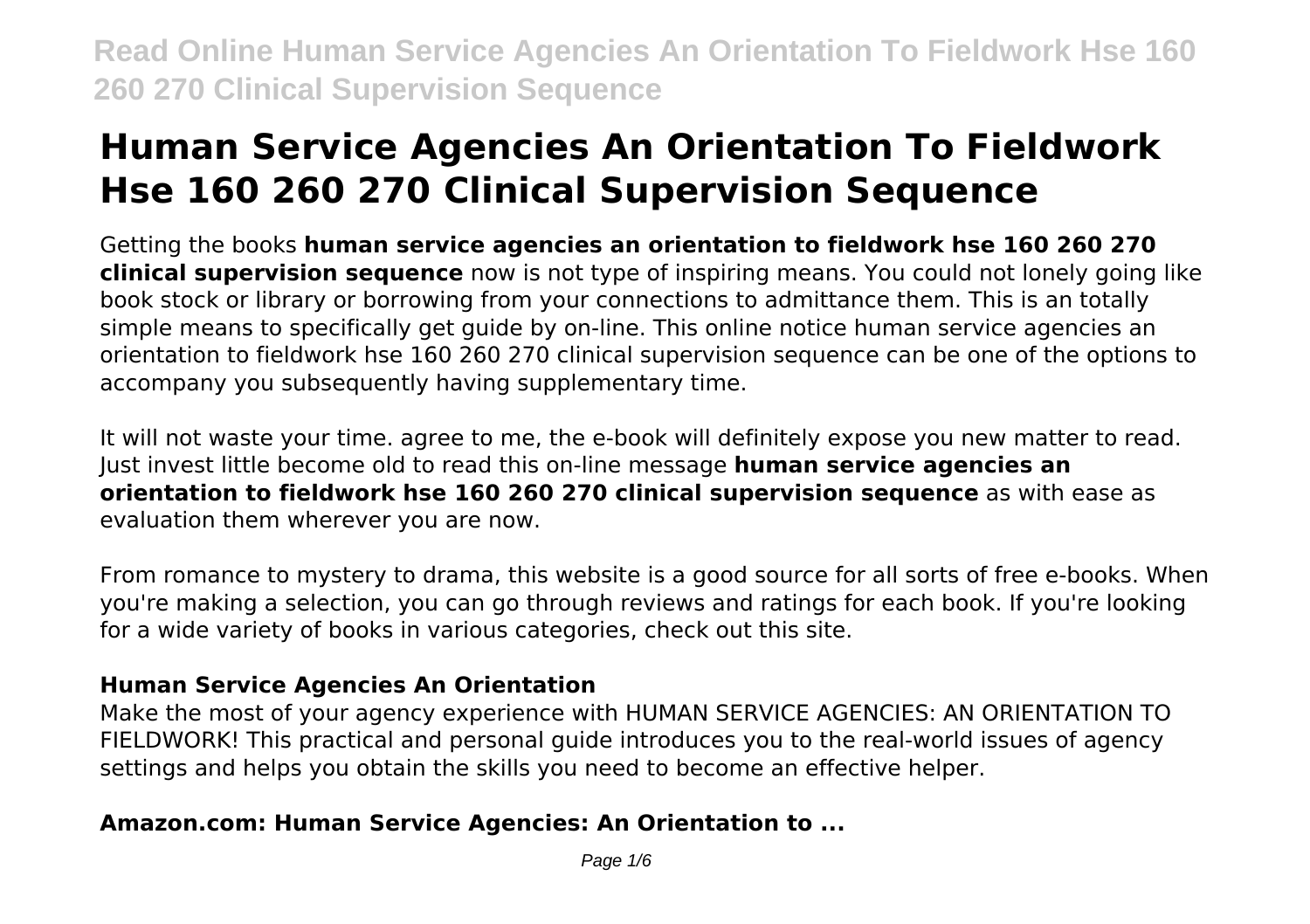The Human Service Agency provides services for anyone seeking assessment, treatment & aftercare for any substance abuse/dependency. We do not discriminate on the basis of race, color, religion, gender, gender expression, age, national origin, disability, marital status, sexual orientation, military status, familial status, or any other classification protected by applicable federal, state or local law.

#### **Human Service Agency**

The Tennessee Department of Human Services (TDHS) is recruiting more centers and organizations to serve their communities as sponsors of the Child and Adult Care Food Program (CACFP). The federally funded program is serving a valuable role during the COVID-19 pandemic helping support the nutritional needs of a growing number of adults and children.

#### **Human Services (DHS) - Tennessee**

At Benchmark, we help people live as independently as possible. We help them feel respected and included in their communities. We believe we all have immense potential, and we work hard every day to help the people we serve reach theirs.

#### **Homepage - Benchmark HS**

All direct care staff persons hired after Oct. 31, 2007, who will provide unsupervised Activities of Daily Living (ADL) services must successfully complete the course and pass the competency test in accordance with 55 Pa.Code § 2600.65(d)(2) and (d)(3) (relating to direct care staff person training and orientation).

## **Personal Care Home Licensing - Department of Human Services**

Divisions, Programs and Services. Download an organization chart of the divisions and units of Human Services (21 KB PDF) Community Corrections Division. Division Director: Becky Bales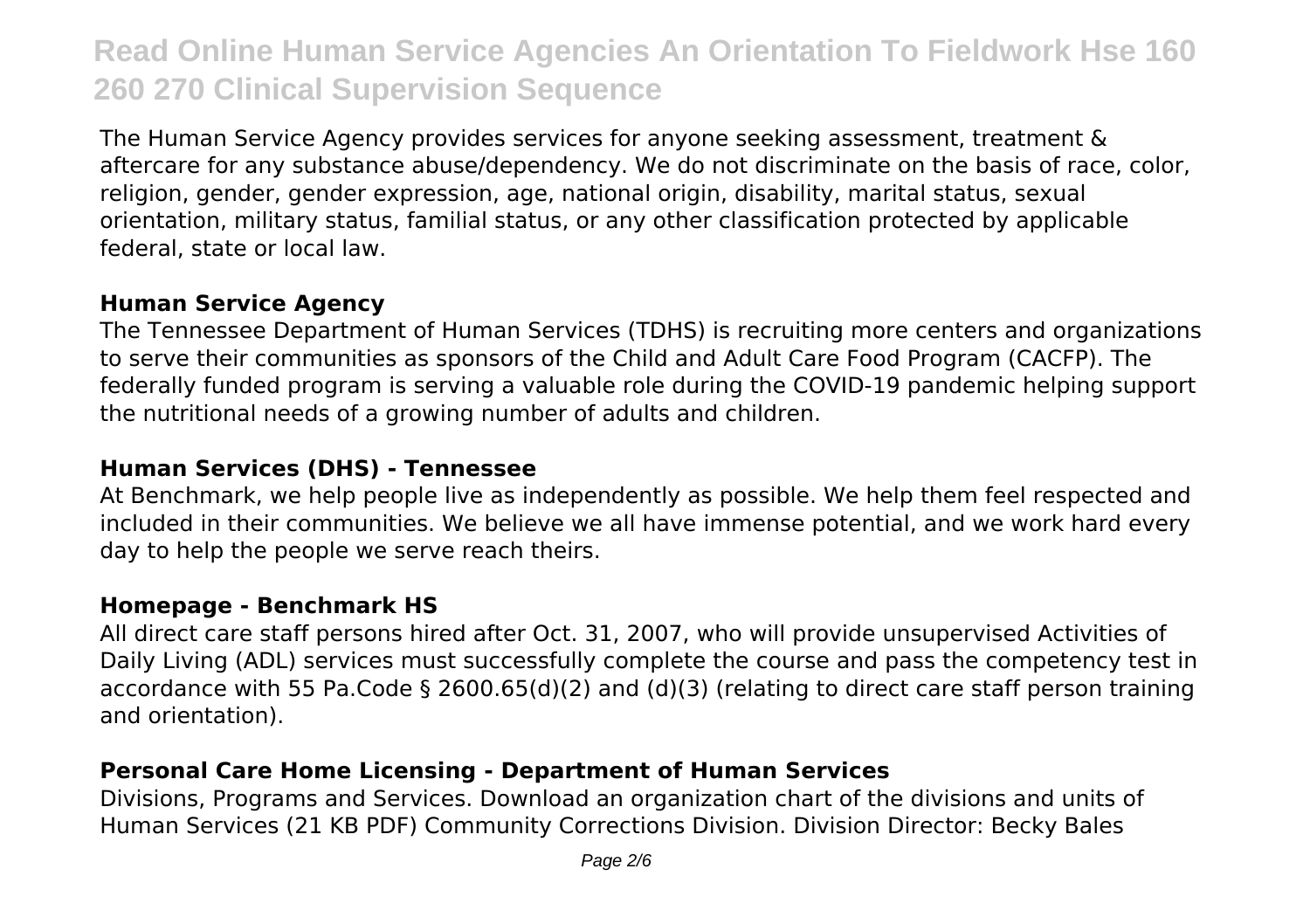Cramlet Telephone: 320.656.6099 Location: Stearns County Administration Center Learn more about the division and its organization, or check out the Corrections ...

#### **Human Services | Departments | Government | Stearns County ...**

Pursuant to the orders issued by the Governor and the Secretary of Health, the physical office of the Department of Human Services is currently closed in an effort to prevent the spread of COVID-19. If you are seeking to serve a civil complaint or a Writ of Summons on the Department of Human Services or any Department official or staff, please ...

#### **Department of Human Services**

A county social worker will interview you at your home to determine your eligibility and need for IHSS. Based on your ability to safely perform certain tasks for yourself, the social worker will assess the types of services you need and the number of hours the county will authorize for each of these services.

#### **In-Home Supportive Services (IHSS) Program**

Senior Community Service Employment Disabled & Mental Health Services DHS is here to support all of our citizens, no matter what challenges they may face, with services tailored to fit their unique situation.

#### **AR Human Services - DHS**

Announcements. Children ages birth through 5 can receive a free book each month through the Ohio Governor's Imagination Library!; NOTICE TO EMPLOYERS: Due to COVID-19, please email ALL WARNs and inquiries to rapdresp@jfs.ohio.gov until further notice.; Please use our online services if possible: unemployment.ohio.gov, OhioMeansJobs.com, benefits.ohio.gov, and our child support portal.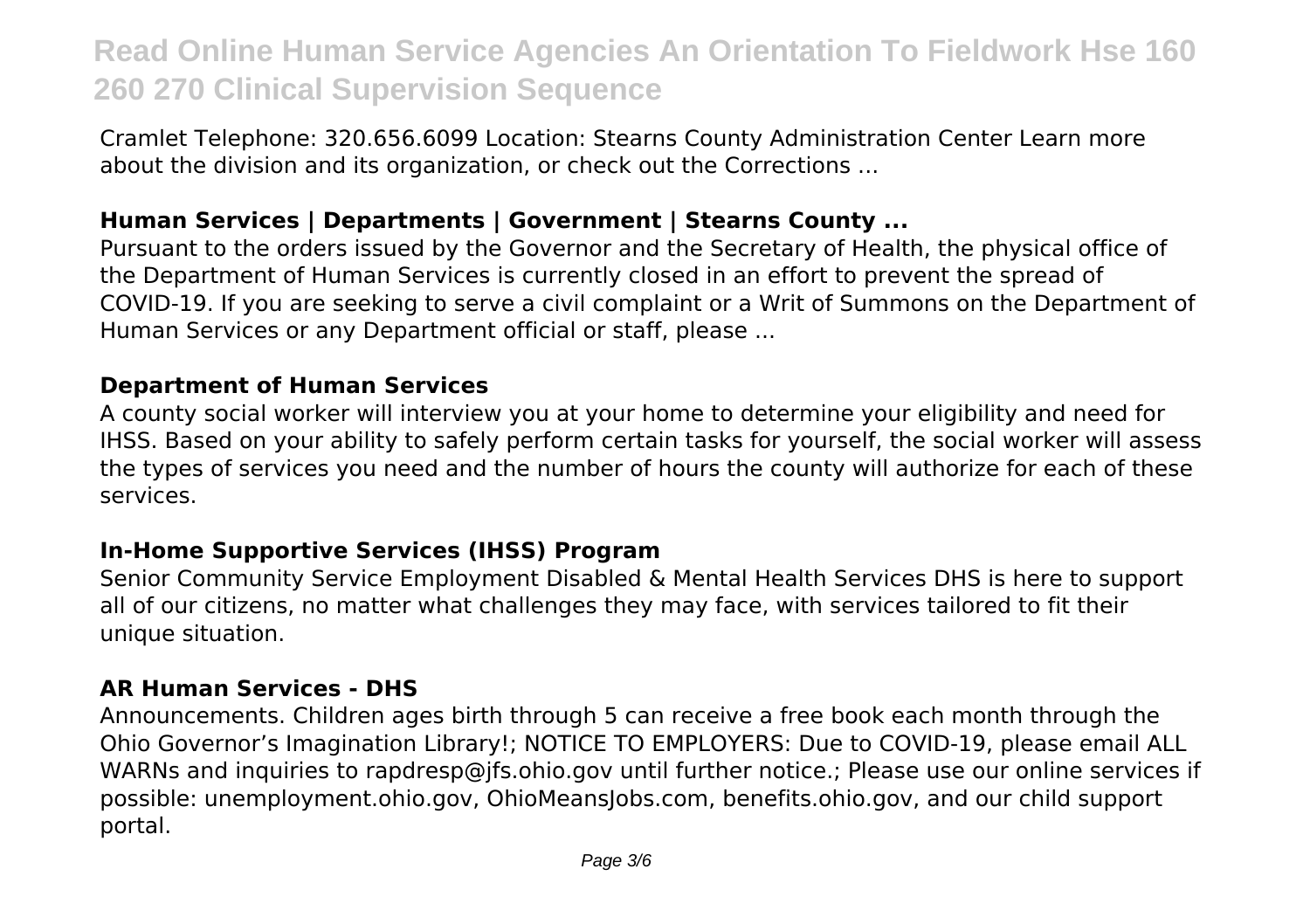### **Ohio Department of Job and Family Services**

Gov. Abbott, HHSC Announce More Than \$20 Million For Disaster Crisis Counseling Services. Gov. Greg Abbott today announced the Texas Health and Human Services Commission (HHSC) will receive more than \$20 million in additional federal funding for disaster crisis counseling services for Texans impacted by the COVID-19 pandemic.

#### **Texas Health and Human Services**

The Executive Office of Health and Human Services is the largest secretariat in state government and is comprised of 12 agencies, in addition to 2 soldiers' homes and the MassHealth program. Our efforts are focused on the health, resilience, and independence of the one in four residents of the Commonwealth we serve. Our public health programs touch every community in the Commonwealth.

#### **Executive Office of Health and Human Services | Mass.gov**

Missouri Department of Social Services is an equal opportunity employer/program. Auxiliary aids and services are available upon request to individuals with disabilities. TDD/TTY: 800-735-2966, Relay Missouri: 711

#### **Missouri Department of Social Services**

NC DHHS - Division of Social Services Dorothea Dix Campus, McBryde Building 820 S. Boylan Avenue Raleigh, NC 27603. Mailing Address NC Division of Social Services 2401 Mail Service Center Raleigh, NC 27699 - 2401 Contact Social Services. Main Numbers Phone: 919-527-6335 Fax: 919-334-1018. Child Support 919-855-4755 Contact Child Support

#### **NCDHHS: Social Services**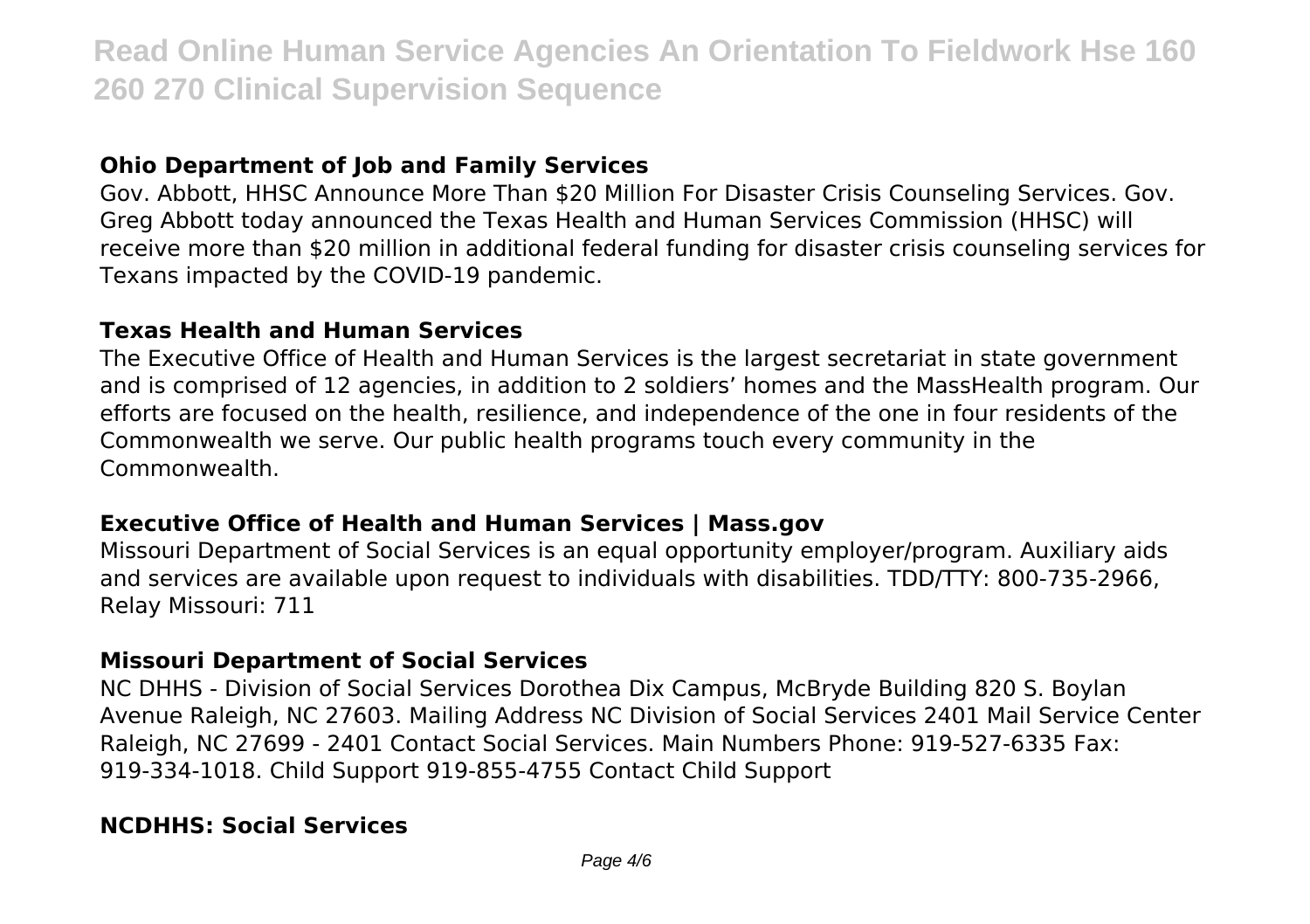To begin the process: 1. Apply online with the Federal Emergency Management Agency (FEMA) OR 2. Call 800-621-FEMA (3362) or 800-462-7585 (TTY).

### **Home | California Dept. of Social Services**

The Utah Department of Human Services (DHS) prohibits discrimination on the basis of race, color, national origin, age, disability, gender or religion. DHS prohibits discrimination on the basis of sexual orientation or gender identity in matters concerning employment and housing.

#### **Department of Human Services | Utah Department of Human ...**

Human Services Agency The Human Services Agency delivers services that help ensure the protection of children, the elderly and dependent adults; provides a safety net for individuals and families who need assistance with basic necessities, such as food, housing and health care; and helps people secure employment through education, training, job ...

#### **Social Services - Ventura County**

Health and Human Services Commission Community Services Contracts Unit Mail Code W-357 701 West 51st St. Austin, Texas 78751. Should you have any questions regarding the enrollment process for these programs, contact the Community Services Contracts Unit at 512-438-3550.

## **Primary Home Care (PHC) | Texas Health and Human Services**

The Michigan Department of Health and Human Services (MDHHS) - Assistance Programs Browsers that can not handle javascript will not be able to access some features of this site. Some functions of this site are disabled for browsers blocking jQuery.

#### **MDHHS - Assistance Programs**

Make the most of your agency experience with HUMAN SERVICE AGENCIES: AN ORIENTATION TO